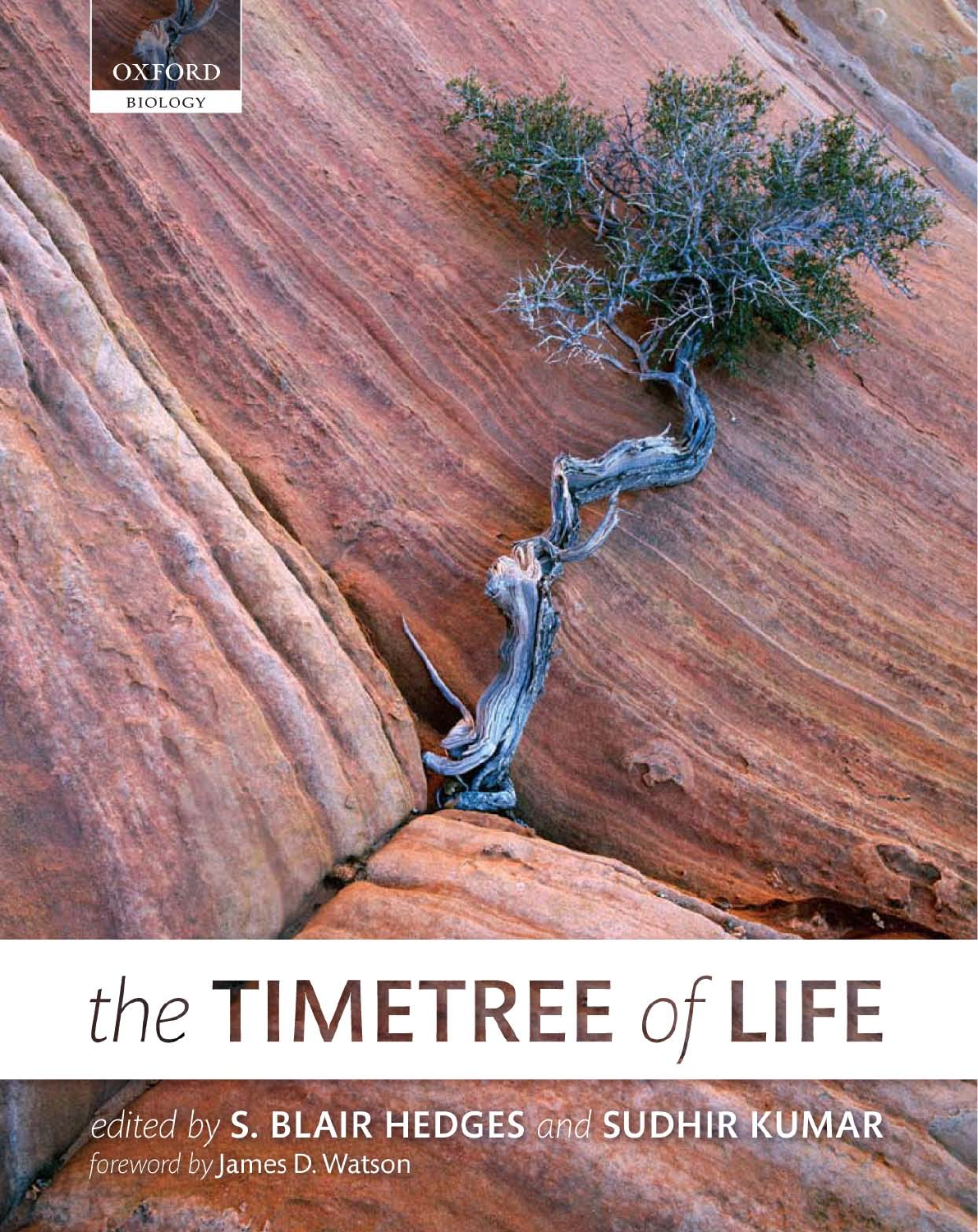# Owls (Strigiformes)

## *Joseph W. Brown*a,*\* and David P. Mindell*a,b

a Department of Ecology and Evolutionary Biology & University of Michigan Museum of Zoology, 1109 Geddes Road, University of Michigan, Ann Arbor, MI 48109-1079, USA; <sup>b</sup>Current address: California Academy of Sciences, 55 Concourse Drive Golden Gate Park, San Francisco, CA 94118, USA

\*To whom correspondence should be addressed (josephwb@ umich.edu)

# Abstract

Approximately 202 species of owls comprise the distinctive cosmopolitan neoavian Order Strigiformes. All morphological and genetic studies agree that the order is a natural group. Two families are recognized: Tytonidae (barn owls and bay owls) and Strigidae (typical owls). The strigiform timetree shows that these families are ancient, having diverged in the late Cretaceous 71 million years ago (Ma).

Owls (Order Strigiformes) are grouped into two cosmopolitan families: the species-rich Strigidae (typical owls, ~187 species; Fig. 1) and the relatively depauperate Tytonidae (barn owls and bay owls, ~15 species). Owls are broadly characterized by adaptations to predation (strong zygodactyl feet, raptorial bill and talons, and soft-fringed edges of some flight feathers enabling quiet flight) and adaptations to a predominantly nocturnal or crepuscular lifestyle (large eyes and highly developed auditory system, facilitated by feathers arranged in a distinctive "facial disc"). Here, we review the relationships and divergence times of the strigiform families.

Owls form a morphologically homogeneous group that is easily distinguishable from other avian orders. Since the earliest classifications there has been no question that owls form a natural group (*1*). Recent studies of DNA–DNA hybridization data (*1*), mitochondrial (mt) (*2*), nuclear (*2–4*), and combined (*2*) DNA sequences, and morphology (*5–7*) support the monophyletic status of this large avian order. Equally supported is the division of owls into two families, first identified  $~160$  years ago (*8*). In addition to the character data establishing monophyly of each family, karyological (*9*), allozyme (*10*), and mtDNA restriction fragment (*11*) data reveal a deep split between the two families. Bay owls (Genus *Phodilus*) are

in some respects intermediate between Strigidae and the barn owls (Genus *Tyto*), which underlies early confusion of their taxonomic placement (*1*). However, recent results strongly support a close relationship between *Phodilus* and *Tyto* (*2, 5, 9*) and thus their placement in the Family Tytonidae.

Taxonomy below the family level is currently in a state of flux, partly because the same morphological regularity that clearly delineates groups at higher taxonomic levels hinders phylogenetic classification within the group itself. This is particularly problematic within the speciesrich Family Strigidae, where a comprehensive phylogenetic analysis is long overdue. This is evident from the number of recognized strigid taxa, which increased by 57 species over an 8-year period (*12, 13*), and which is currently a matter of considerable speculation given recent rediscoveries of taxa previously thought to be extinct (*14, 15*). Furthermore, a seemingly steady stream of newly described species (*16–21*), aided in large part by vocalization data, have contributed to uncertainty in the breadth and phylogenetic classification of Strigidae.

Relationships of the owls to other avian orders is presently unclear. Historically, Strigiformes has been linked to either the nocturnal nightbirds (Order Caprimulgiformes) (1, 22, 23) or the diurnal raptors (Order Falconiformes) (*5*). Owls share several morphological characteristics that are separately mirrored in these two orders: the adaptations to a raptorial lifestyle (strong bill and feet) resemble those found in the falconiforms, whereas apparent adaptations to a nocturnal existence



Fig. 1 A Great Grey Owl (*Strix nebulosa*), Family Strigidae, from Coronado, Alberta. Credit: G. Court.

J. W. Brown and D. P. Mindell. Owls (Strigiformes). Pp. 451-453 in *The Timetree of Life*, S. B. Hedges and S. Kumar, Eds. (Oxford University Press, 2009).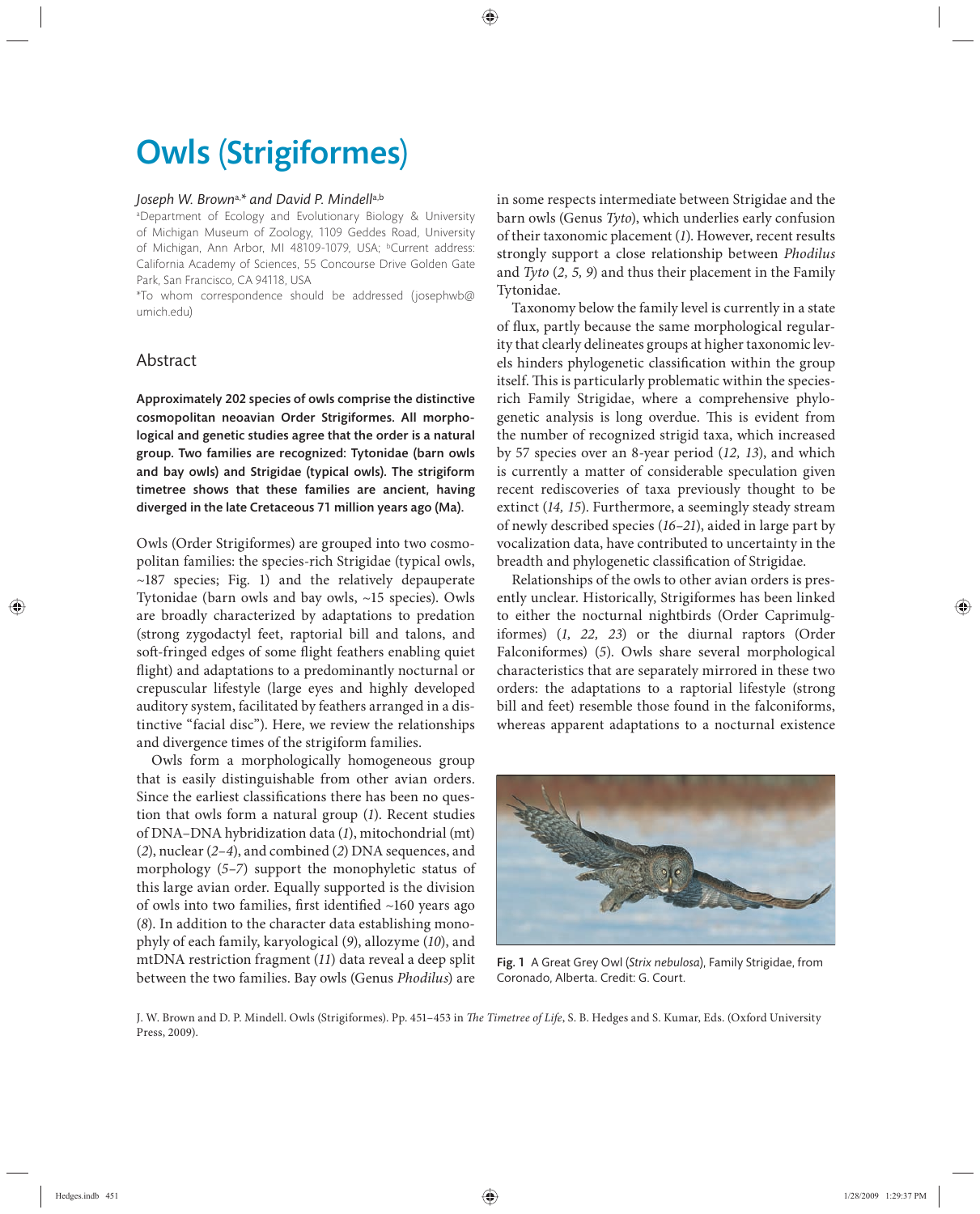#### 452 | THE TIMETREE OF LIFE



Fig. 2 The timetree of owls (Strigiformes). Divergence times are shown in Table 1. *Abbreviations*: MZ (Mesozoic) and K (Cretaceous).

(large eyes, and soft cryptic plumage used as camouflage from hunting diurnal raptors) are present in the caprimulgiforms. Although recent morphological studies tend to group owls with the diurnal raptors (*5, 24–26*) (forming the proposed Superorder "Falconimorphae"), molecular genetic studies fail to consistently group owls with any specific order (1, 3, 4, 27, 28). Nevertheless, recent nuclear DNA analyses decisively separate Caprimulgiformes from the two traditional raptorial orders with phylogenetically informative indels (*3*) and strong statistical support (*4, 29*). In summary, the morphological and molecular genetic data at hand prohibit uniting all three avian orders. In light of this, some of the defining characteristics of owls have clearly evolved convergently in other lineages, almost certainly with respect to Caprimulgiformes (*29*), and possibly with Falconiformes (*30*).

Several molecular studies focused on divergence time estimation in birds have included representatives from both strigiform families (Table 1). Early estimates for the timing of divergence between Tytonidae and Strigidae based on allozyme (*10*) and mtDNA restriction fragment (*11*) distances yielded similar early Oligocene estimates, 34 Ma and 30–28 Ma, respectively. However, time calibrations used in these two studies are suspect, and subsequent studies with broad species sampling tend to generate much older divergence time estimates. For example, although the age of this divergence was not estimated explicitly by Sibley and Ahlquist (*1*), the average rate of change in genome-wide DNA–DNA hybridization analyses was 4.5 million years per degree (centigrade) of DNA–DNA melting temperature lowered (*1*) suggests a much more ancient estimate of ~61 Ma.

Recent analyses of five nuclear genes for 87 taxa have generated a range of divergence time estimates when using alternative molecular clock methodologies (*4, 31*) (Table 1). Original analyses (*4*) of this data matrix using two different rate smoothing methods recovered dates that ranged from the mid-Eocene (40 Ma) to the late Cretaceous (66 Ma). A reanalysis of these data (*31*) using a Bayesian modeling of rate evolution, together with improved fossil constraints, supported the Cretaceous (144–66 Ma) origin of the strigiform families, with the split dated at about 73 Ma (Fig. 2). A variety of analyses making different assumptions about how substitution rate variation evolves in a matrix of ~5 kb of mtDNA for 135 avian taxa (*27*) generally yielded internally congruent late Cretaceous average age estimates for this node: ancestor-descendant rate smoothing, 95–88 Ma; closestrelative rate smoothing, 89–79 Ma; Bayesian autocorrelated model of rate evolution, 87–82 Ma; overdispersed clock, 92 Ma; Bayesian non-autocorrelated model of rate evolution with unfixed topology, 84 Ma (Table 1).

Although the consensus across these most recent studies supports a late Cretaceous divergence of the two strigiform families, it is evident that the age of this node cannot yet be estimated precisely (Table 1). In a family as large as Strigidae, the sparse taxon sampling used in published dating analyses may have biased subsequent age estimates if the sampled taxa were not representative of their respective families, or if a significant node-density effect was present (32). In addition to the problem of sampling dissimilar species, differences between mt (27) and nuclear DNA (*31*) estimates may be a result of nucleotide substitution saturation in mtDNA sequences.

In contrast to dates inferred from DNA sequence data, fossil gap analysis (*33*) supports a Cenozoic (<66 Ma) origin for strigiforms. However, the assumption of randomly distributed fossils (uniformly recovered through time) is likely to be inappropriate, and a plausible alternative fossil recovery curve can be constructed that is more consistent with the molecular genetic timelines summarized here (*34*). Nevertheless, it remains to be seen how well more thoroughly sampled strigiform timetrees agree with the oldest known owl at ~58 Ma (*35*).

### Acknowledgements

J.W.B. thanks G. Hubley, I. Kaplan, and J. McNew for assistance. Support was provided by the University of